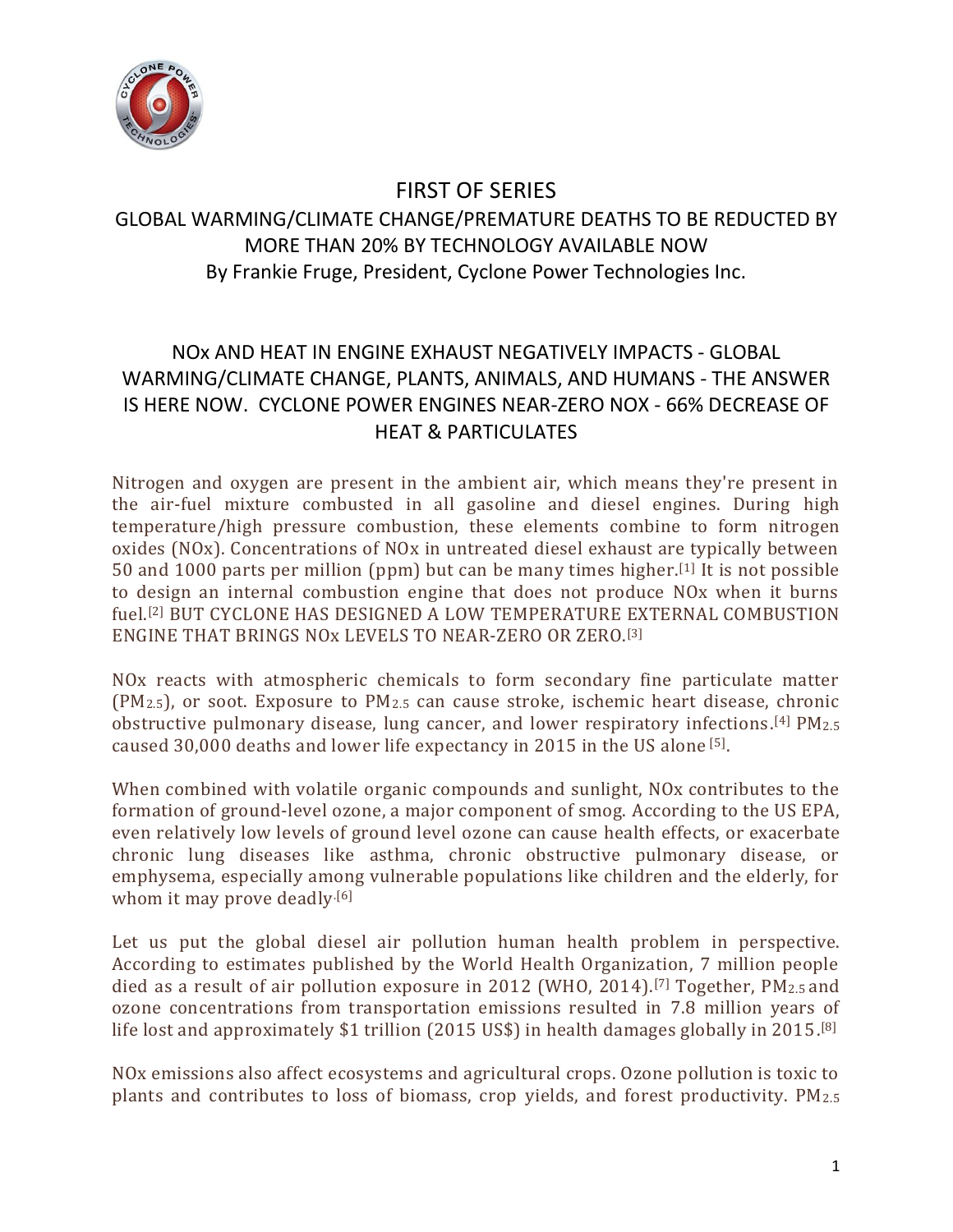

pollution reduces solar irradiation, decreasing photosynthesis in plants and reducing their biomass. The loss in biomass means less carbon is sequestered in plants, leaving more CO<sup>2</sup> in the atmosphere. Both ozone and PM2.5 pollution can directly change the way ecosystems work by affecting the exchange of  $CO<sub>2</sub>$  and water vapor across the surface of leaves, which can have significant effects on hydrology—even changing stream flows.

Particulate matter or soot is created during the incomplete combustion of diesel fuel. Its composition often includes hundreds of chemical elements, including sulfates, ammonium, nitrates, elemental carbon, condensed organic compounds, and even carcinogenic compounds and heavy metals such as arsenic, selenium, cadmium and zinc.<sup>[9]</sup> Though just a fraction of the width of a human hair, particulate matter varies in size from coarse particulates (less than 10 microns in diameter) to fine particulates (less than 2.5 microns) to ultrafine particulates (less than 0.1 microns). Ultrafine particulates, which are small enough to penetrate the cells of the lungs, make up 80- 95% of diesel soot pollution. [10]

In 2012, the World Health Organization (WHO), concluded that diesel engine exhaust **is** carcinogenic to humans. [5] Exposure to high levels of diesel exhaust has been shown to cause lung tumors in rats, and studies of humans routinely exposed to diesel fumes indicate a greater risk of lung cancer. For example, occupational health studies of railroad, dock, trucking, and bus garage workers exposed to high levels of diesel exhaust over many years consistently demonstrate a 20 to 50 percent increase in the risk of lung cancer or mortality. [11]

Of course, soot levels in many cities of China, India and poorer countries are much worse than in the US and Europe, with horrible health impact. Dirty diesel trucks, backup generators, dirty motorbikes, rickshaws, and cars with little to no pollution control devises (as well as coal plants) are to blame.

#### NOx in Gasoline powered engines:

In the US, Europe and Japan, modern gasoline-engine vehicles are equipped with an effective three-way catalytic converter as part of the exhaust system. It's called a threeway catalytic converter because it controls three pollutants: carbon monoxide (CO), which combines with oxygen in the converter to become carbon dioxide  $(CO<sub>2</sub>)$ ; unburned hydrocarbons, which combine with oxygen to produce CO<sup>2</sup> and water vapor  $(H<sub>2</sub>O)$ ; and NOx, which is reduced over the catalyst to nitrogen and water and/or CO<sub>2</sub>. The three-way catalyst, invented in the 1970s, is inexpensive and poses little or no penalty to fuel economy, performance, drivability, or maintenance. And it is effective. A new 2017 gasoline-engine passenger car properly tuned and with a well-maintained catalyst operating in normal conditions, reduces by 90% the NOx that would otherwise exit the tailpipe. (This does not mean that the NOx problem is fully solved for gasoline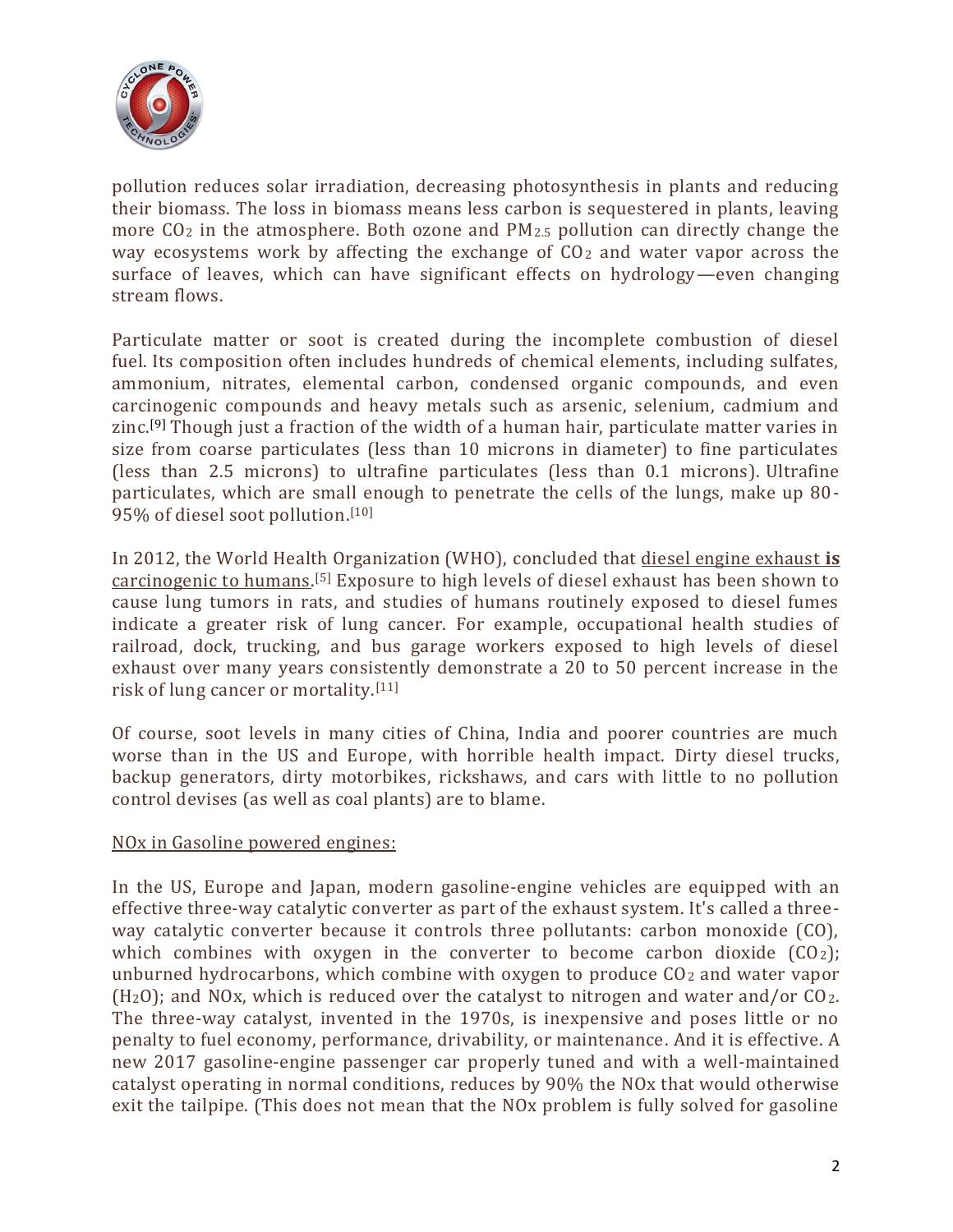

engines; a hundred thousand cars stuck in traffic still add up to a health hazard and a pollution problem.)[12]

NOW FOR BOTH GASOLINE AND DIESEL ENGINES THERE IS STILL SIGNIFICANT NOx AND ALSO HEAT WHICH EXITS THE ENGINE AT  $1200^{\circ}$ F in gasoline and 700 to  $1090^{\circ}$ F in diesel engines.

Fact: There are 276 million registered motor vehicles in the US in 2019 and over 1.2 Billion worldwide, inclusive of gas and diesel. If the average exhaust temperature is  $1000^{\circ}$ F, that means we are putting 276 million times  $1000^{\circ}$ F of additional exhaust heat into the atmosphere every second we run these engines. And this is just on road vehicles in the US, not even considering the more than one billion registered vehicles outside the US, or the heat and NOx coming from off road, generators, pumps, train, ships, etc. that are all putting NOx and excessive heat into our world.<sup>[13][14]</sup>

NOW FOR THE SOLUTION TO EXCESSIVE HEAT AND NOx.

External combustion engines are here NOW with NEAR-ZERO to ZERO NOx; exhaust heat to the atmosphere of only  $190^{\circ}$ F to  $350^{\circ}$ F; no catalytic converter needed; and able to use Gasoline or Diesel or Biofuel or any combustion with the same results. Efficiencies of energy used to energy out is between 32% and 37% depending on working fluid temperature. ZERO oil changes and manufacturing friendly. [3]

HEAT TO ATMOSPHERE IS NOW REDUCED BY 276 MILLION(USA)/1.2 BILLION (WORLD) TIMES 275<sup>°</sup>F (CYCLONE AVERAGE EXHAUST TEMPERATURE) A REDUCTION OF 66%.

CYCLONE POWER ENGINES, HEAT REGENERATIVE EXTERNAL COMBUSTION, RANKINE CYCLE IN SIZES FROM LAWN MOWERS TO 1 MW POWER PLANTS.

NEAR-ZERO TO ZERO NOx - A REDUCTION OF 97% to 100%

#### Greenhouse gases and waste heat contribute to global warming:

A greenhouse gas (sometimes abbreviated GHG) is a gas that absorbs and emits radiant energy within the thermal infrared range. Greenhouse gases cause the greenhouse effect. The primary greenhouse gases in Earth's atmosphere are water vapor, carbon dioxide, methane, nitrous oxide and ozone. [15]

Elon Musk has dubbed the internal combustion engine, powered as it is by thousands of small explosions inside its cylinders, a "remarkable kludge." Automotive engineers have indeed made modern gasoline and diesel engines perform remarkably — but now the limits are being reached.<sup>[16]</sup> Electric cars are only as clean as the source(s) of power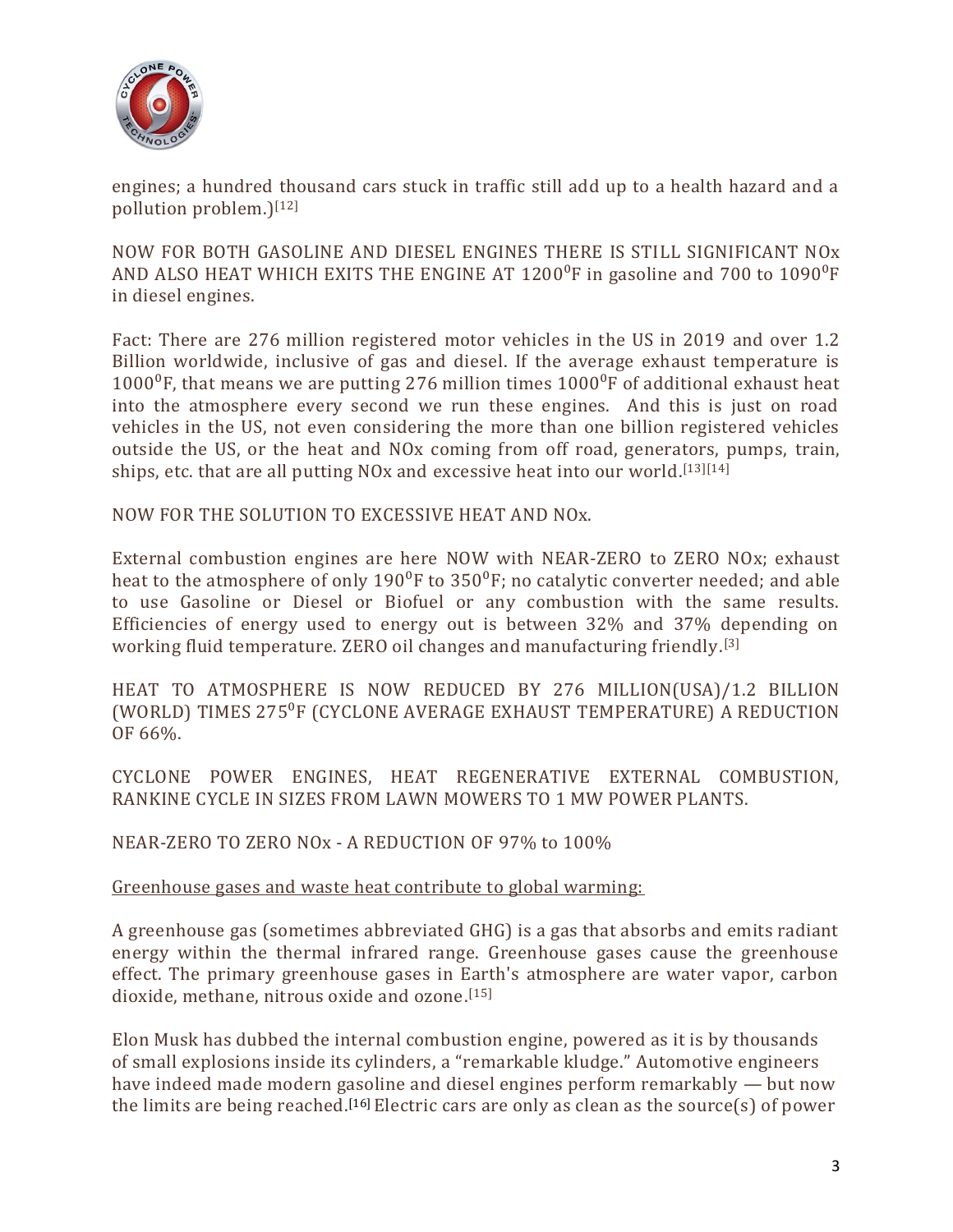

that charge their batteries and build them in the first place. In fact, it takes more than twice the amount of energy to produce an electric car as a conventional one. [17]

Now technology trends, public insistence, industry investment, and government policy are all signaling that Beilenson's dream — an end to the burden of a transportation system powered by exploding gasoline or diesel combustion engines — is coming within grasp. [16]

### THE ANSWER

By employing the use of Cyclone's external combustion engine, we have:

- Reduced the heat to the atmosphere by 66%
- Eliminated NOx by 97% to potentially 100%, *the greatest health risk component of Greenhouse gases*
- Reduced carbon dioxide by 30% or more
- Eliminated the use of oil to lubricate the engine
- Reduced particulate matter by 80% by Cyclone's centrifuge burning
- Reduced significantly the 4.2 million premature deaths caused by ICE's

An **external combustion engine** is a **heat engine** where an **(internal) working fluid** is compressed and heated by combustion of an **external** fuel through the engine wall or a heat exchanger. The fluid then, by **expanding** and acting on the mechanism of the engine (piston or turbine), produces a shaft power.<sup>[18]</sup>

"We have One Planet and Now One Engine to preserve it!"

If you have questions please email them to: [info@cyclonepower.com](mailto:info@cyclonepower.com)

Sources:

- **1.** DieselNet.com, Gaseous Emissions Nitrogen Oxides Revision 2018.01
- **2.** https://www.chevron.com/-/media/chevron/operations/documents/diesel-fueltech-review.pdf
- **3.** [https://www.greencarcongress.com/2009/03/dieselfueled-cyclone-external](https://www.greencarcongress.com/2009/03/dieselfueled-cyclone-external-combustion-engine-shows-nearzero-nox.html)[combustion-engine-shows-nearzero-nox.html](https://www.greencarcongress.com/2009/03/dieselfueled-cyclone-external-combustion-engine-shows-nearzero-nox.html)
- **4.** [https://www.iarc.fr/en/media-centre/pr/2012/pdfs/pr213\\_E.pdf](https://www.iarc.fr/en/media-centre/pr/2012/pdfs/pr213_E.pdf)
- **5.** https://www.sciencedaily.com/releases/2019/07/190723142937.htm